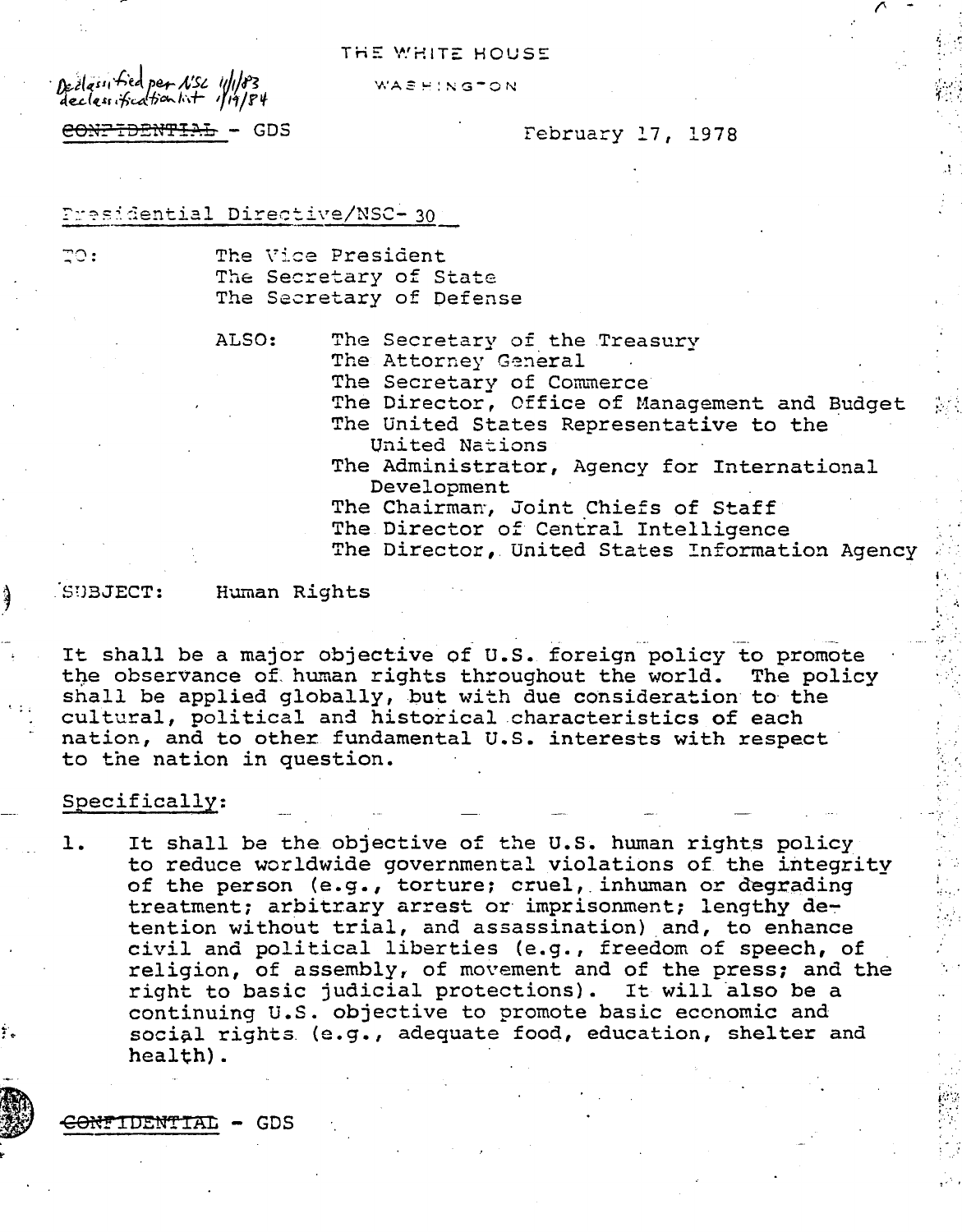- In promoting human rights, the United States shall use  $2.1$ the full range of its diplomatic tools, including direct diplomatic contacts, public statements, symbolic acts, consultations with allies, cooperation with nongovernmental organizations, and work with international organizations.
- $3.$ Greater reliance should be placed on positive inducements and incentives acknowledging improvements in human rights whenever appropriate and possible, through preferential treatment in political relations and economic benefits.
- To this end, countries with a good or substantially 4. improving record of human rights observance will be given special consideration in the allocation of U.S. foreign assistance, just as countries with a poor or deteriorating record will receive less favorable consideration. Programs for each fiscal year shall be reviewed in this light.
- $5.$ In the evaluation of the human rights condition of a foreign nation in the course of the implementation of this directive, primary emphasis shall be placed on longer term trends and on the cumulative effect of specific events.
- $6.$ The U.S. shall not, other than in exceptional circumstances, take any action which would result in material or financial support to the police, civil law enforcement authorities, or others performing internal security functions of governments engaged in serious violations of human rights.
- U.S. human rights actions within the International  $7.$ Financial Institutions shall be designed and implemented so as not to undermine the essential U.S. interest of preserving these institutions as effective economic instruments. To this end, future U.S. actions in the International Financial Institutions shall seek utilize most effectively both our voice and our  $\text{to:}$ vote; understand and attempt to influence the Banks' actions as early as possible in the loan process; and, engage the support of other nations and multilateral organizations.

## B<del>ONTIDENTIAL</del> - GDS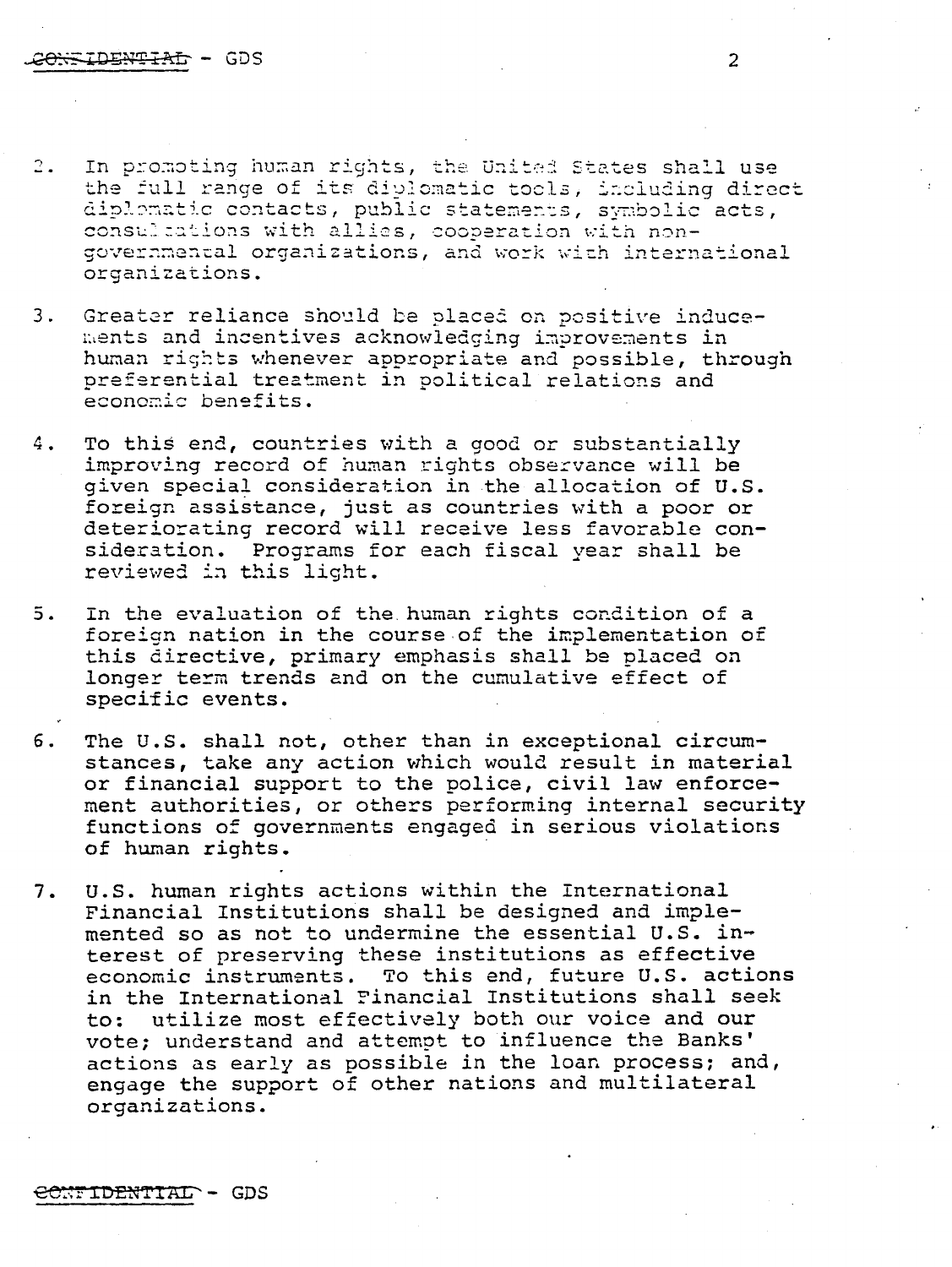8. The Interagency Group shall periodically report to the PRC/NSC on the actions taken or recommended pursuant to this Presidential Directive. In particular, the Interagency Group shall, within two months, report on the effectiveness of recent U.S. actions in the International Financial Institutions, with particular attention to: Congressional attitudes and prospective legislation; views of other nations as to the propriety and legality of actions we may take; and, the effect of our actions on the advancement of U.S. human rights objectives.

!<br>mnuz Carte

#### **NPIDENTIAL**  $-$  GDS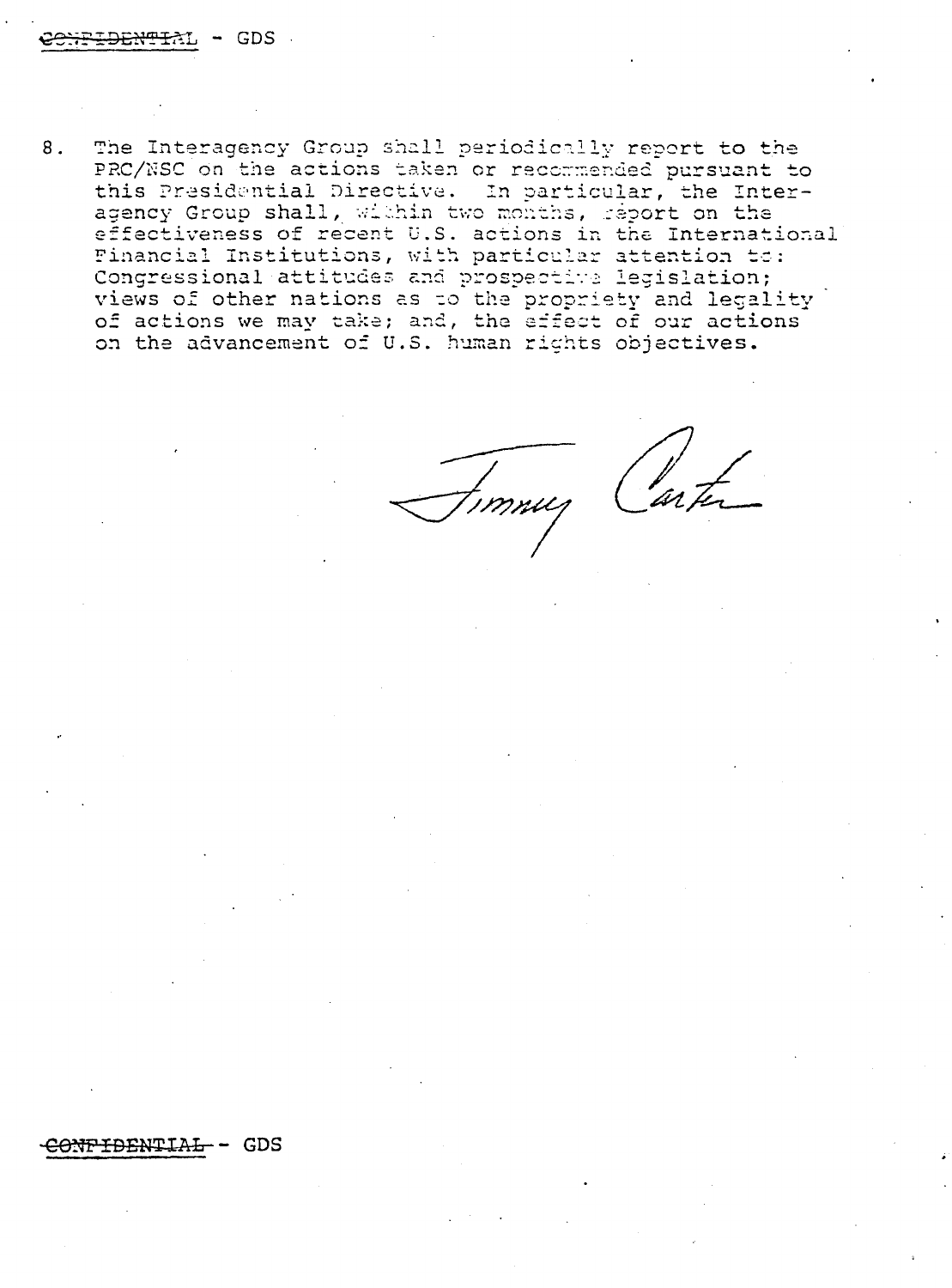THE WHITE HOUSE WAS-INGTON

CONFIDENTIAL GDS

## Presidential Directive/NSC-

TO: The Vice President The Secretary of State The Secretary of Defense

ALSO:

then to the include of the state of the state of the state of the state of the state of the state of the state of the state of the state of the state of the state of the state of the state of the state of the state of the The Secretary of the Treasury The Attorney General The Secretary of Commerce The Director, Office of Management and Budget of<br>The United States Representative to the  $\epsilon$ )  $\theta^{\mu}$ persuar **United Nations** The Administrator, Agency for International Development The Chairman, Joint Chiefs of Staff The Director of Central Intelligence The Director of U.S. Information Agency

#### SUBJECT: Human Rights

It shall be a major objective of U.S. foreign policy to promote the observance of human rights throughout the world. The policy shall be applied globally, but with due consideration to the cultural, political and historical characteristics of each individual nation, and to the significance of U.S. relations with the nation in question.

## Specifically:

- It shall be the objective of the U.S. human rights policy rivet of all unders have 1. to reduce worldwide governmental violations of the integrity of the person (e.g., torture; cruel, inhuman or degrading treatment; arbitrary arrest or imprisonment; lengthy detention without trial and assassination) $x$  and  $r$  eccendly to enhance civil and political liberties (freedom of speech, of religion, of assembly, of movement and of the press; and the right to basic judicial protections). It will also be a continuing U.S. objective to promote basic economic and social rights (e.g., adequate food, education, shelter and health).
	- $2.$ Greater reliance should be placed on positive inducements and incentives, acknowledging improvements in human rights, through x whenever appropriate and possible preferential treatment in political relations and economic benefits.  $Declassifse)$ Per NSC /b 2/23/84 reNLC-84-7

By MIE  $3/114$ 

PANEIRENTINI